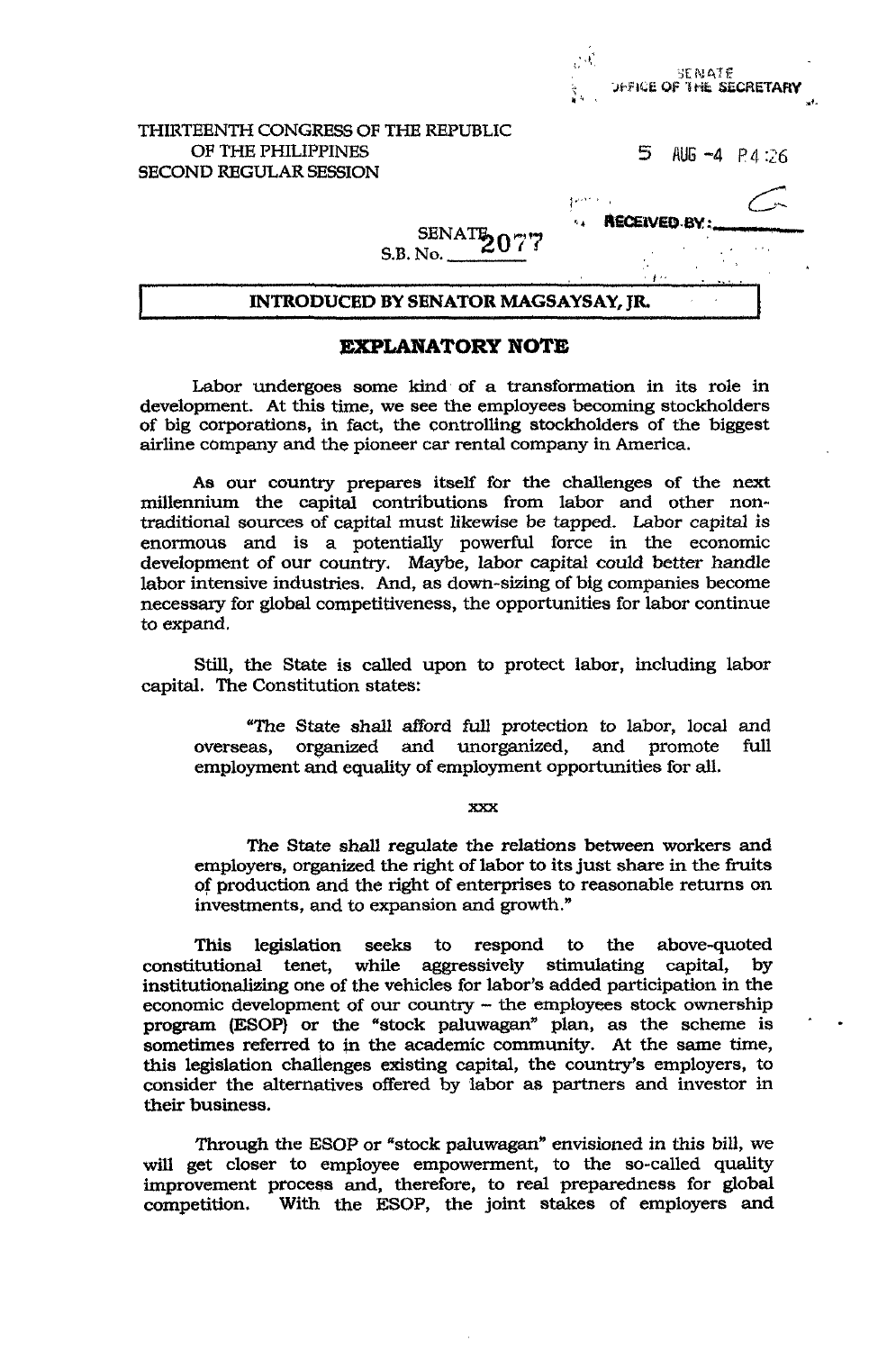employees in every business venture, the much needed capital for the development of our country will expand, while the employers and the employees would then be focused on improving the delivery **and** ensuring **the** quality *of* service.

.

To promote the principles enunciated and specific objectives enumerated in this bill, voluntariness in the adoption of the ESOP is emphasized. Thus, all that is required of the employers under this Thus, all that is required of the employers under this legislation is their serious and earnest effort at studying the program **by**  themselves or in consultation with their employees. **In** fact, the bill only defines in general terms what **ESOP** is, and then suggests what could be contained or covered by the **ESOP.** 

Indeed, the bill **hopes** to strengthen business activities by allowing the businessmen, the opportunity to tap labor as a source of capital and, more importantly, non-capital investments which only they can provide, i.e., their interest in the best interest of their employers including themselves including themselves. In addition, the bill carries a package of incentives in the form of various tax holidays, some amount of flexibility in the negotiation of terms of collective bargaining agreements and, inevitably, goodwill recognition in their being labor-friendly entities, among others. In other words, as soon as a decision to participate in the program is reached, government assistance and support is provided to the employers in the form of incentives and facilitative processes which are embodied herein or to be adopted under rules and regulations.

On the other hand, to tap labor as one huge source of capital and investments, and to harness their energy for increased productivity, the bill among other encourages ESOP to include therein employees' acquisition at premium prices, representation and participation in the management and even first refusal right in case of business reorganizations.

The times has come for the Filipino labor force to be fully recognized, not by the Government but by their opportunity to become eo-owners in the company they work for, and a hand in the management *of* said company in exchange for their loyalty, dedication, talent and efficiency. **This** salute to the greatness of Filipino labor **likewise** breathes life and sinews to the provisions on welfare upliftment mandated in the pages of **OUT** Constitution.

Keeping an earnest desire in championing the cause of Filipino workforce, this bill is recommended for immediate cognizance by the Philippine Senate.

*A P*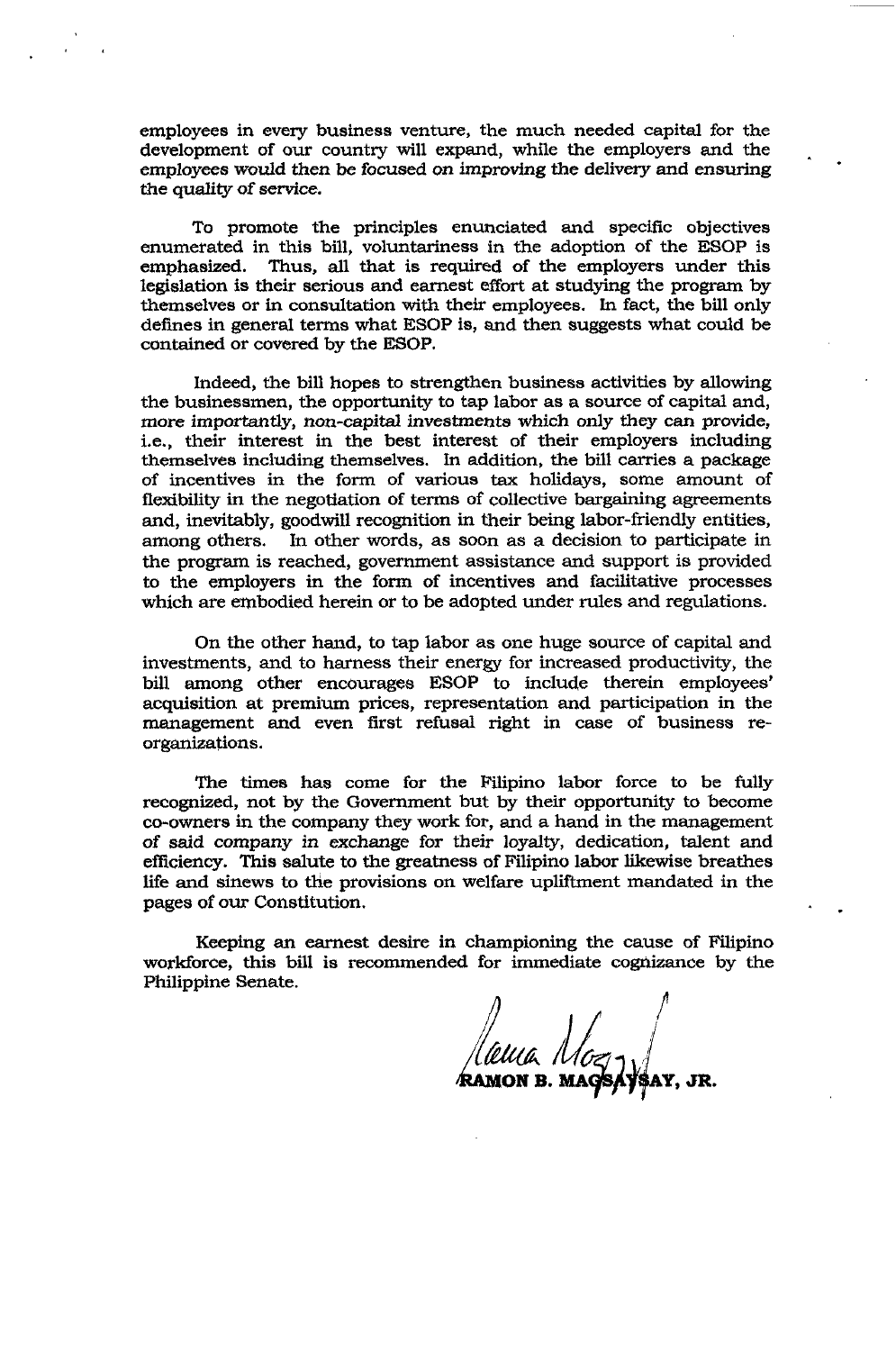SE NATE **DIFFICE OF THE SECRETARY** 

# THIRTEENTH CONGRESS OF THB REPUBLIC OF THE PHILIPPINES **5**<br>SECOND REGULAR SESSION

AUG  $-4$  P4:26

 $\sim$ 

 $\sim$ 

 $\mathbf{l}$ 

**RECEIVED BY**<br> $\overline{P}$ **RECEIVED BY** S.B. No.

# I **INTRODUCED BY SENATOR MAGSAYSAY, JR.**

#### *AN* **ACT**

**PROMOTING THE RIGHTS OF FILIPINO LABOR BY INSTITUTIONALIZING PROGRAM, AND FOR OTHER PURPOSES** 

**Be it enacted by the Senate and House of Representatives of the Philippines in Congress assembled:** 

**SECTION 1. Title** - This Act shall be cited **as** the **"Employees Stock Ownership Program Act of** *2005."* 

**8EC. 2. Declaration of Policy** - It **is** the declared policy of the State -

- a. To promote the principle of shared responsibility, between workers and employers, and the recognition of the right of enterprises to reasonable returns on investments and to expansion and growth and the right of labor to its just share in the fruits of production;
- *To* encourage employers to **share** with their employees the ownership and management of their ventures and the other investment opportunities available to them; *b.*
- c. **To** stimulate and invigorate the employees' added investments . in the bupiness of their employers in the form of additional time, effort, efficiency and part of their income through various schemes, including **the** employees stock option program institutionalized through this Act.

**8EC. 3. Purpoaes** - The purposes of this Act **are,** as follows:

- a. To broaden the ownership of Philippine enterprises and **all**  means of production;
- b. To generate additional capital and increase the level of investments in business and economic activities; and
- c. To improve the productivity, income **security** and asset position **of** Filipino labor and their families.

**SEC. 4. The Employees Stock Ownership Program** - There is hereby institutionalized an Employees Stock Ownership Program (ESOP), as follows:

a. All enterprises, corporations, partnerships, cooperatives and other business entities, including government-owned and controlled corporations, hereinafter collectively referred to as "the employers", with at least five (5) years of existence and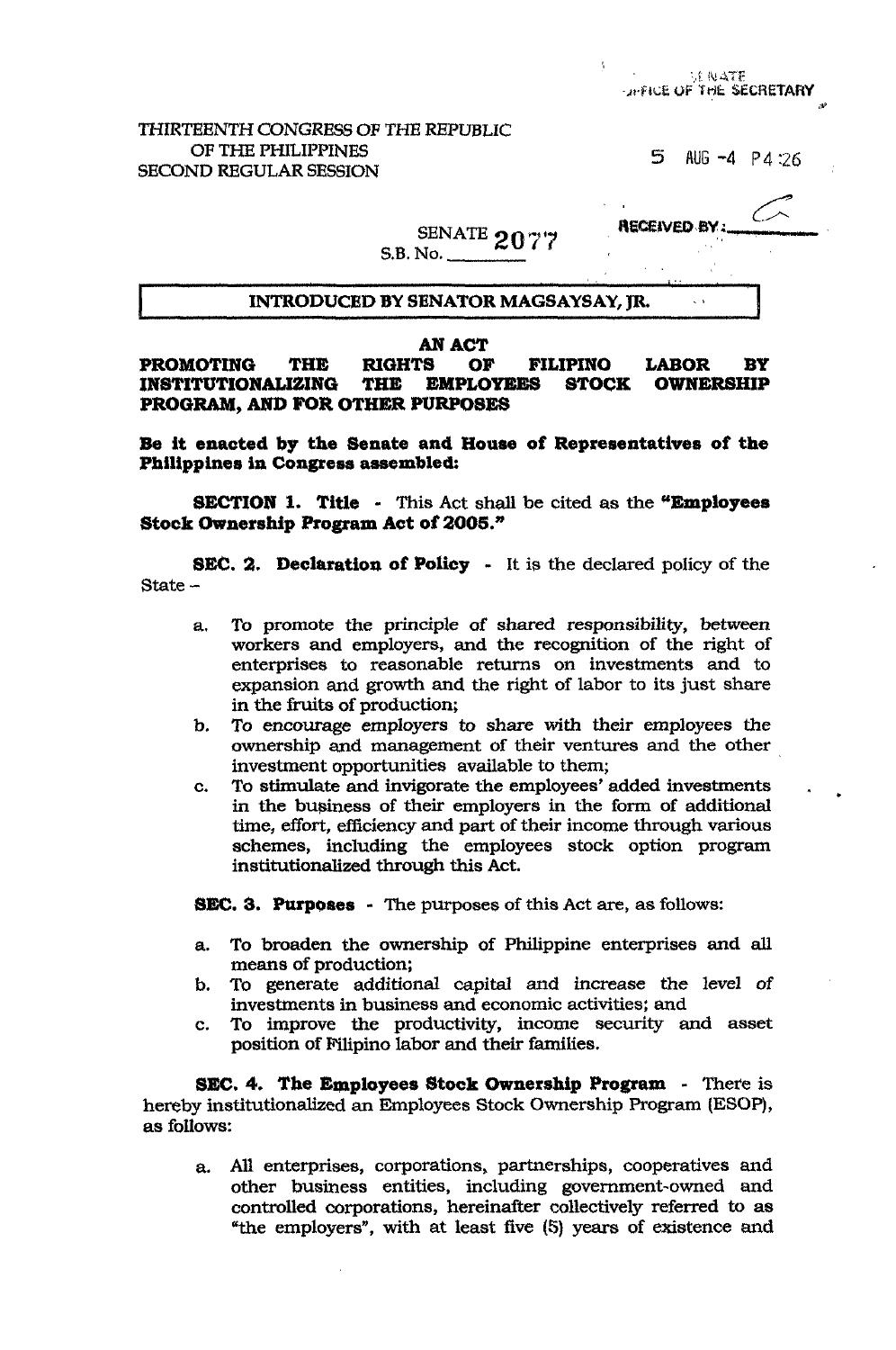employees, are hereby encouraged to allocate, grant or cede a portion of their outstanding capital to their employees, workers' cooperatives or labor unions, hereinafter collectively referred to as "the employees".

- b. Within one (1) year from the date of the effectivity of this Act, and every year thereafter until an ESOP is adopted and instituted by the employers in their respective firms, the employers shall study the feasibility of adopting an ESOP for their respective firms and advise their employees of their specific findings, plans or programs, likewise reporting to or advising their employees of their decisions on the matter, such as, but not limited to the following:
	- i. Whether or not they have adopted any specific ESOP for their firms;
	- ii. Whether or not, if they have decided to adopt an ESOP program for their **firms, they** would need more time to study the details thereof;
	- iii. If they **are** not yet through with their study, such information as the employers could provide on how the study is proceeding and the stage in which the study is;
	- iv. If they are not yet prepared to adopt any ESOP, the reason or reasons therefor; or
	- v. Such other advice or information consistent with the employers good faith efforts towards the adoption of the ESOP program for their firms.

.

c. Pending the decision of the employers to adopt and ESOP, the employees shall have no right to demand the same, but they may request that documents or information relevant to report on the study made.

Provided, That nothing in **this** Act will prevent the employers from undertaking the study jointly with representatives of the employees, or from pursuing actions intended as compliance with the requirements of this Act through negotiations with employees' representatives in collective bargaining tables or otherwise.

**SEC. 6. ESOP Nature, Contents and Requirements.** - *An* ESOP **is** a program consisting either in a contract or an agreement, stipulations or provisions in a collective bargaining agreement, or a firm offer upon acceptance by the employees, or the employees' cooperative, union, association, union, association, agent or representative, allowing<br>acquisition by the employees directly or through said employees' acquisition by the employees directly cooperative, union or association, agent or representative, of part ownership of their companies, with **all** the rights and privileges appurtenant thereto.

The other contents, structures and terms and conditions of an ESOP may vary, and may include, but need not be limited to, provisions on -

a. The premium or reduced price at which the part ownership in the company or shares of stock representing the same are to be sold to the employees, and the other terms and conditions of such sale;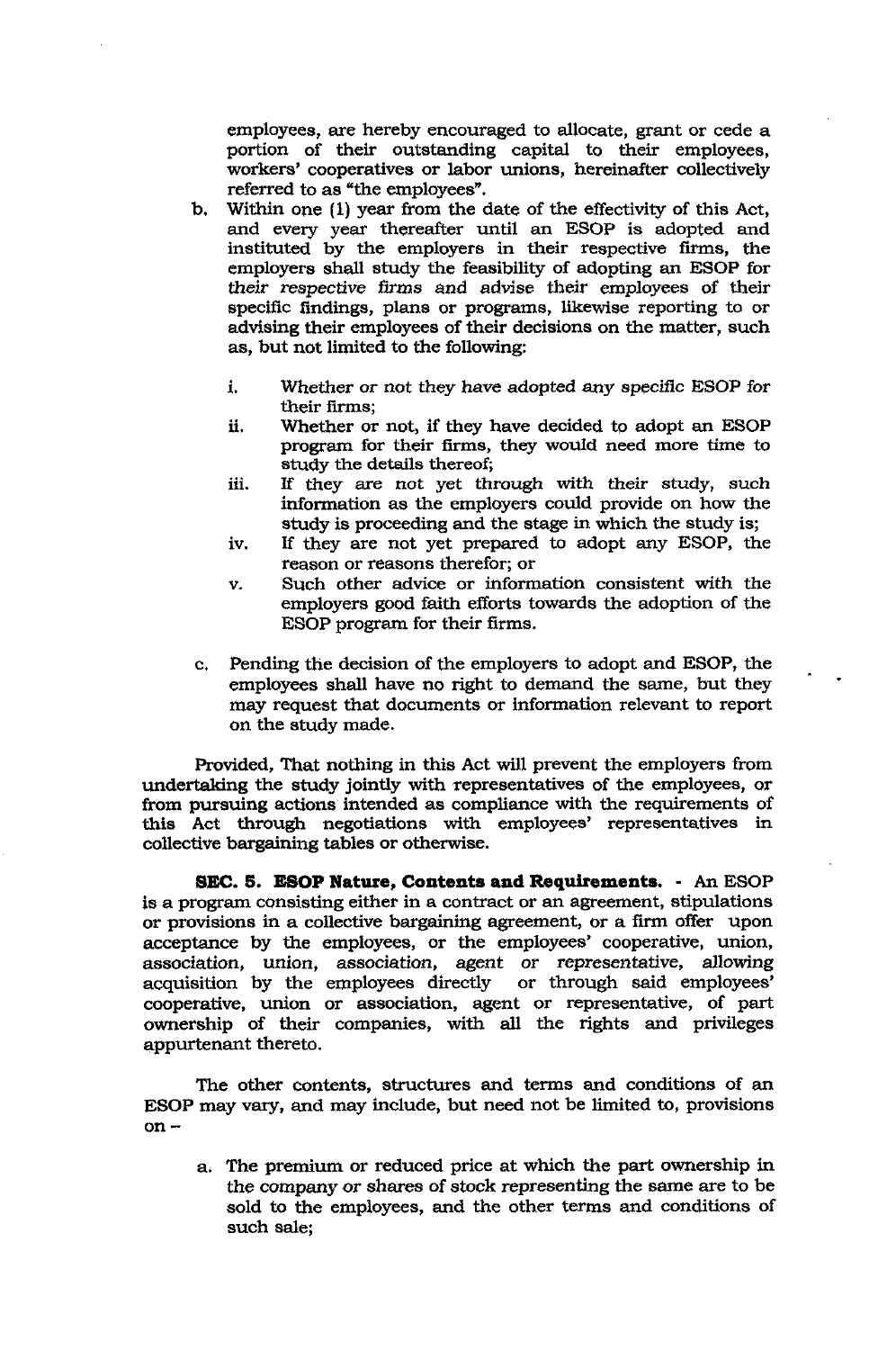- b. The employees participation or representation in the management of the company;
- c. Job security consistent with the security of tenure guarantee under the Constitution;
- d. Right of the employees to first refusal in the event the company covered is sold; or
- e. Utilization of wages and other compensations and for the payment of shares or part ownership of the company, notwithstanding the provisions of Article 102 and other provisions of the Labor Code of the Philippines: Provided, That nothing in this Act shall be construed as a waiver of the employees' right to self-organization, collective bargaining and negotiation and peaceful concerted activities, including the right to strike, or as authority on the part of employers to comrnit **unfair** labor practice, nor shall any provision of thie, Act or **any** provision of the contract or agreement, the stipulations or provisions in a collective bargaining agreement, or the accepted **firm offer** *not* mutudy **knowingly and** intelligently agreed upon by and between the employer and the employees diminish or reduce any benefits and other privileges enjoyed by the employees under existing laws.

**SEC. 6. Effective Date of Inclusion of Employees Within the Coverage of the Program** - Voluntary coverage of the employee within the coverage of the ESOP shall take effect on the date of his employment.

**8EC.** '7. **Registration** - Each employer availing itself of the ESOP shall register the document embodying the same with the Department of Labor and Employment (DOLE) for monitoring and implementation purposes, in accordance with the rules and regulations that will be issued consistent with this Act.

The ESOP document or agreement shall likewise be registered and approved by the Bureau of Internal Revenue to qualify an employer to the **tax** incentives provided under **this** Act.

**8EC. 8. Incentives to Enterprises, Firms and Entities as well as to Cooperatives adopting the ESOP.** - The **ESOP** duly registered in accordance with the foregoing provisions of this Act shall be entitled to the following incentives:

- a. **A** thirty percent **(30%)** tax credit on income tax, for the reduction in price or discount on or contribution for the payment of the value of the ownership shares granted or given by the employers;
- Exemption from all forms of taxation of the transactions under the ESOP, including capital gains tax and taxes on dividend repayment schemes where dividend payments are retained as such for a period of at least five **(5)** years; b.
- c. On the part of the cooperatives, in addition to the tax exemptions provided for under R.A. No. **6938** or the Cooperative Code of the Philippines, exemptions from
	- **i.**  capital gains tax or income on any **gain** resulting from any sale of stock owned by the cooperative or any distribution of gains there from to members; and